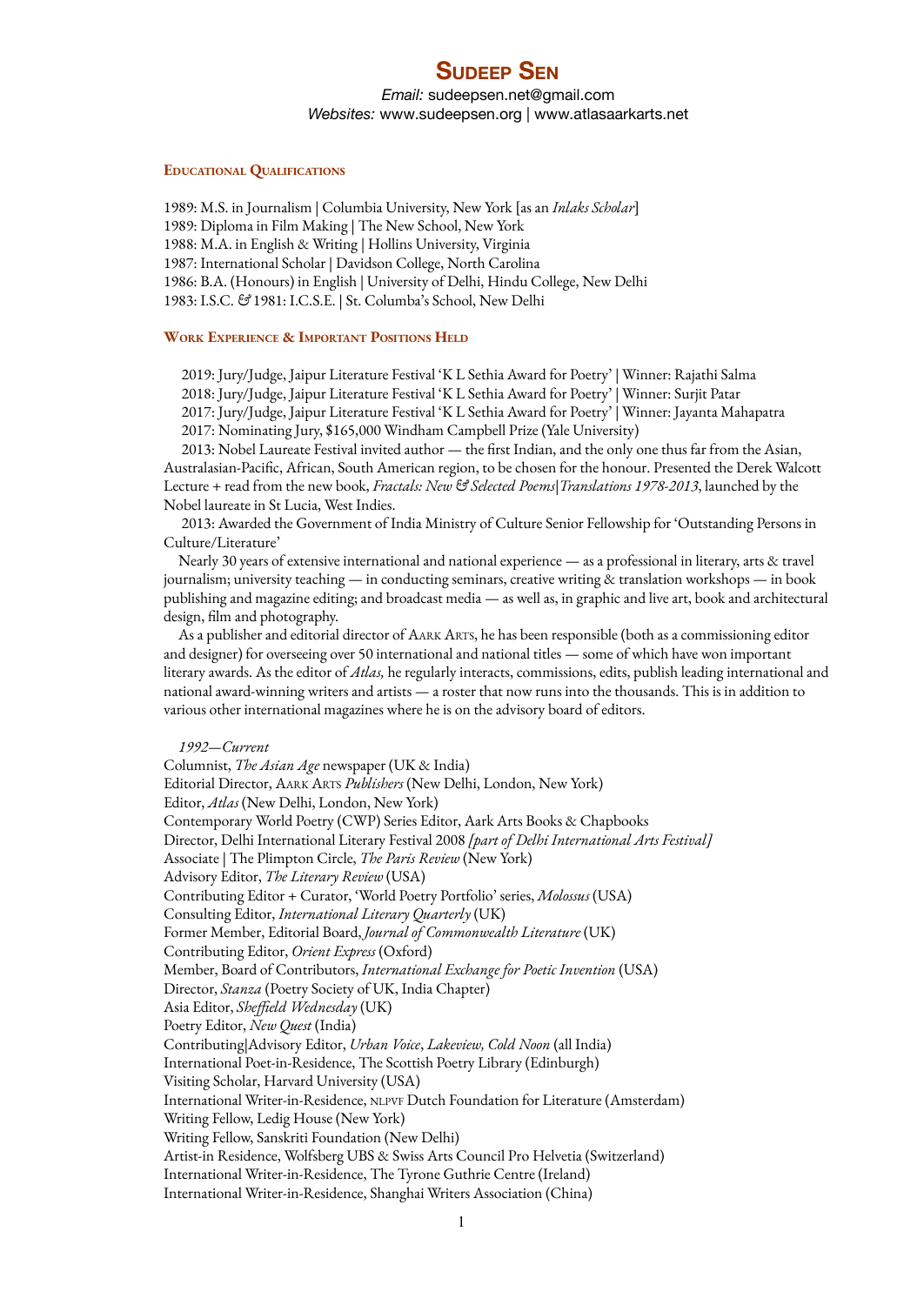### Artist-in Residence, Museo Camera: Centre for Photographic Arts (Gurgaon)

*1989—1992* Head, Publications Division, Reichmann Karten Sword (New York) Director, Poets & Writers Studio International (New York) Features Editor, *Sunday Mail* (New Delhi) Columnist, *Independent* (Bombay) Columnist, *Metropolis on Saturday* (Bombay) Columnist, *Network* (New Delhi)

### **ACHIEVEMENTS & DISTINCTIONS**

#### **<sup>I</sup>. FEATURED AUTHOR** — **INTERNATIONAL & NATIONAL**

Represented India (as an invited author/reader/speaker) at innumerable international and national festivals, conferences, and seminars. Invitations ranged from national governments, international organizations & festivals, universities, research institutes, museums, bookshops, galleries, art cafes & bars, among others. Some highlights include — Edinburgh Book Festival, Scottish Poetry Library, Netherbow Theatre, Amnesty International Festival (all Scotland), Royal Festival Hall London, London Word Festival, O<sub>2</sub> Wireless Festival / *The London Magazine* Literary Festival in Hyde Park, Brighton International Poetry Festival, Commonwealth Writers Festival Cambridge, Raiding the Inarticulate Oxford, Broomhill Literary Festival Devon, Morden Tower Newcastle, Arvon Foundation (all UK), Poetry Ireland|Writers' Museum Dublin, National Library Dublin, Cuisle International Poetry Festival Limerick, Tyrone Guthrie Centre at Annaghmakerrig, The Seamus Heaney Centre for Poetry of Queens University Belfast, Seamus Heaney HomePlace Bellaghy (all Ireland), World Writers Festival (Paris), Calabash 10<sup>th</sup> Anniversary Festival (Jamaica), Amsterdam Literary Festival, Open Stanza, Salon de Mots, University of Amsterdam, Maastricht Poetry Nights (all The Netherlands), Tranquebar Bookshop Copenhagen & Aarhus University (both Denmark), Lahti International Writers Reunion (Finland), Jerusalem International Poetry Festival & Sha'ar International Poetry Festival, Tel Aviv (both Israel), Struga Poetry Evenings (Macedonia), Villenica Writers Festival, Vilenica; International Publishers Meet, Dane (Slovenia), Prague International Poetry Festival (Czech Republic), Medellin International Poetry Festival (Colombia), Yalova Poetry Nights (Turkey), Sisarang International Poetry School (South Korea), Granada International Poetry Festival (Nicaragua), Yinchuan International Festival (China), Nobel Laureate Festival (St Lucia), Athens World Poetry Festival (Greece), Jaipur Literature Festivals (Jaipur & Belfast), Kala Ghoda Arts Festival, Bangalore Literary Festival, Shillong CALM Festival, *New Indian Express* Odisha Literary Festival (Bhubaneshwar), *Times of India* Teflas Literary Festival, *New Indian Express* Literature Festival (Bhubaneshwar), Kritya International Poetry Festival (Trivandrum & Wardha), Prakriti Poetry Festival (Chennai), National Centre for Performing Arts, Prithvi Theatre, P.E.N. Centre, Crossword Bookshop, Chauraha, Loquations; Tata Mumbai Literature Live Festival (all Bombay), Second Neemrana International Literary Festival (Delhi & Rajasthan), Kovalam Literary Festival (New Delhi & Kerala), India International Centre Festival of the Arts (Delhi), Katha Utsav International, India Habitat Centre (Delhi), Delhi International Arts Festival, IIC-*Atlas* Literary MiniFest, Sanskriti Kendra, Sahitya Akademi (Delhi & Calcutta), British Council (Delhi, Bombay, Ahmedabad, Dhaka), Siri Fort Auditorium (Delhi), Attic (Delhi), Cervantes Institute (Delhi), ICCR Rabindranath Tagore Centre, Conclave Club (both Calcutta), Amethyst, Amdavadi (Chennai), Darpana Dance Academy / Natarani Theatre, British Library (Ahmedabad), IAS Officers Club, Saptaparni Arts Centre (all Hyderabad), Writers & Readers Festival, Kala Academy, Literatti Bookshop & Hotel Cidade de Goa (all Goa), the universities of Harvard, Columbia, Stanford, Yale, Berkeley, Pennsylvania, Rutgers, South & North Carolina, Virginia, UC Santa Barbara, Texas (all USA), Oxford, Cambridge, London, York, Winchester, Reading (England), Edinburgh, Glasgow, St Andrews (Scotland), Belfast, Dublin, Annaghmakerrig, Sligo (Ireland), Paris, Nice, Carnoules, …… (France), Humbolt, Free, Konstanz (Germany), Barcelona, Oviedo, Zaragoza, Jaca, Mallorca (Spain), Kelaniya, Colombo (Sri Lanka), Dhaka, ULAB (Bangladesh), Tribhuvan (Nepal), Delhi, Calcutta, Bombay, Hyderabad, Osmania, IIT, JNU (India), among many others.

#### **II. HONOURS, AWARDS, SCHOLARSHIPS, FELLOWSHIPS**

2020: *EroText* (Vintage: Penguin Random House) on the shortlist of the Rabindranath Tagore Literary Prize 2020: *EroText RePlay* on the shortlist of the Sultan Padamsee Award for Playwring

2017-19: Jury / Judge for the Jaipur Literature Festival 'K L Sethia Award for Poetry' | Winners: Jayanta Mahapatra (2017), Surjit Patar (2018), Salma Rajathi (2019) | Jury: Sudeep Sen, Sukrita Paul Kumar & Namita Gokhale.

2018: Distinguished Alumni Award (Hindu College, University of Delhi) for "singular contribution & achievements in the field of literature."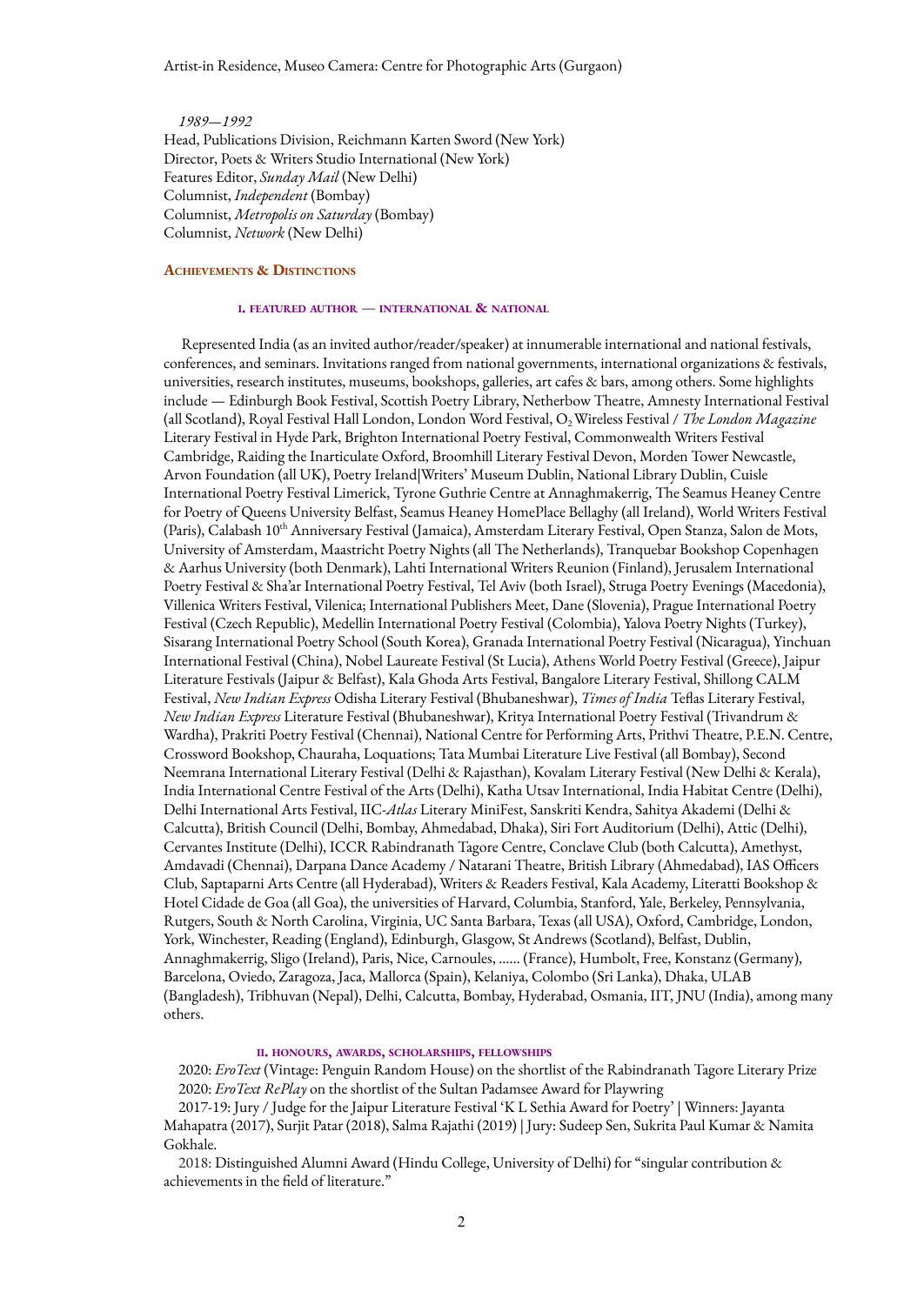2018: UPL Excellence Award (Best Seller Category) for *Postcard from Bangladesh* at the 40th anniversary celebrations by the University Press Limited (publishers) in Dhaka.

2017: Global Literary Festival Award for 'Literary Excellence & Best Book of the Year' for *EroText* (Vintage: Penguin Random House) by the Asian Academy of Arts.

2017: Nominating Jury, \$165,000 Yale Windham Campbell Prize (Yale University)

2017-18: Jury / Judge for the Jaipur Literature Festival 'K L Sethia Award for Poetry' | Winners: Jayanta Mahapatra (2017), Surjit Patar (2018) | Jury: Sudeep Sen, Sukrita Paul Kumar & Namita Gokhale.

2016: *Fractals: New & Selected Poems | Translations 1980-2015* (UK edition) nominated for the Griffin International Poetry Prize (Canada), Ted Hughes Award (UK), Forward Prize (UK), and T S Eliot Prize (UK)

2016: 'In Vino Veritas Wine Poem Contest 1<sup>st</sup> Runner-Up Prize Winner, Struga Poetry Festival (Macedonia). 2013: Nobel Laureate Festival invited author — the first Indian, and the only one thus far from the Asian,

Australasian-Pacific, African, South American region, to be chosen for the honour. Presented the Derek Walcott Lecture + read from the new book, *Fractals: New & Selected Poems|Translations 1978-2013*, launched by the Nobel laureate in St Lucia, West Indies.

2013: Awarded the Government of India Ministry of Culture Senior Fellowship for 'Outstanding Persons in Culture/Literature'

2012/13: Pushcart Prize nomination for 'Choice' (poem) that appeared in the *Prairie Schooner* (USA)

2012: 'The Bookwallah' Travelling Residency | AsiaLink & University of Melbourne

2012: Joint Runners-Up Prize Winner |Stanza Poetry Competition, Poetry Society (UK)

2012: Lalitha Subbu Memorial Lecture / Chief Guest Hindu College Literary Festival

2011: International Writer-in-Residence, Shanghai Writers Association (China)

2010: Judge|Jury Member (with the UK poet laureate Carol Ann Duffy & Elaine Feinstein)  $10^{\text{th}}$  Arvon Foundation International Poetry Competition (London). [First non-UK international invited judge]

2010: Invited International Poet reading with Ciaran Carson, Sinead Morrissey & Leontia Flynn at Summer School Evening Poetry & Music (The Seamus Heaney Centre at Queens University in Belfast, Ireland).

2010: International Writer-in-Residence, The Tyrone Guthrie Centre (Ireland)

2010: Wolfsberg UBS Artist-in-Residence Fellowship | Swiss Arts Council Pro Helvetia (Switzerland). 2010: Sanskriti Foundation Writers Fellowship (New Delhi).

2009: Jorge Zalamea Poetry Award (presented by the Colombian Government of South America & the Embassy of Colombia in New Delhi). *Blue Nude,* an unpublished book-length work-in-progress, won it in an open international competition that attracted entries worldwide.

2009: A K Ramanujan Translation Award for *Aria* (a book of translations of modern South Asian and World Poetry).

2009: Jury Member, Srinivas Rayaprol Poetry Prize (India) — jointly administered by the S R Trust and the University of Hyderabad's Department of English, in partnership with *The Hindu* newspaper group.

2009: Jury/Editorial Board Member, Katha Poetry E-Book series.

2008: Ledig House International Writer's Fellowship (New York).

2007: NLPVF Dutch Foundation for Literature international 'writer-in-residence' fellowship (Amsterdam). 2007: Kathak Literary Award |*Kathak Sahitya Puroshkar* — for outstanding contribution to Bangladesh's Literature (Dhaka).

2005: Judge|Jury Member (with Jayanta Mahapatra & Anita Nair), Dom Moraes Poetry Prize (India) administered by Monsoon Editions (Yeti Books).

2004: Awarded the 'Pleiades Honour' at the world's oldest poetry festival in Struga, Macedonia. As the Pleiades title suggests, seven internationally "famous poets" who have made "significant contribution to modern world poetry" are chosen to receive this prestigious honour — the other six on that year's list included the Nobel prize nominated Chinese poet Bei Dao, Herder European Award winning Romanian poet Ana Blandiana, the Irish poet John F Deane, Arturo Korkuera from Peru, Al Janabi from Iraq, and Philip Johns from Belgium.

1997-98: Hawthornden Fellowship (UK) for poems included in *Postmarked India: New & Selected Poems* (HarperCollins).

1996 Faber & Faber Poetry Grant from the Arvon Foundation (UK).

1991-93: National Award Winner at the British Council Poetry Society of India 'All India Poetry Competition' on a couple of occasions.

1991: Poetry Circle (Bombay) National Poetry Competition Prize Winner.

1989: Inlaks Scholarship (India), *India Abroad* Fellowship, Dupont Broadcast Journalism Award, and Columbia University Graduate Scholarship (all New York) to pursue an MS in Journalism at Columbia University, New York.

1988: Bread Loaf Writers Scholarship, Bread Loaf Writers Conference, Middlebury College, Vermont, USA.

1988: Graduate School Scholarship to pursue M.A. in English & Writing, Hollins University, Virginia.

1987: International Scholarship & Vereen Bell Prize for Creative Writing, Davidson College (USA).

1986: Gurukul Scholarship from SPIC-MACAY (Kalakshetra, Madras).

1986: Jagmohan Pably Prize for best all-round student, Hindu College, University of Delhi

1986: B N Raina Scholarship for academic excellence, Hindu College, University of Delhi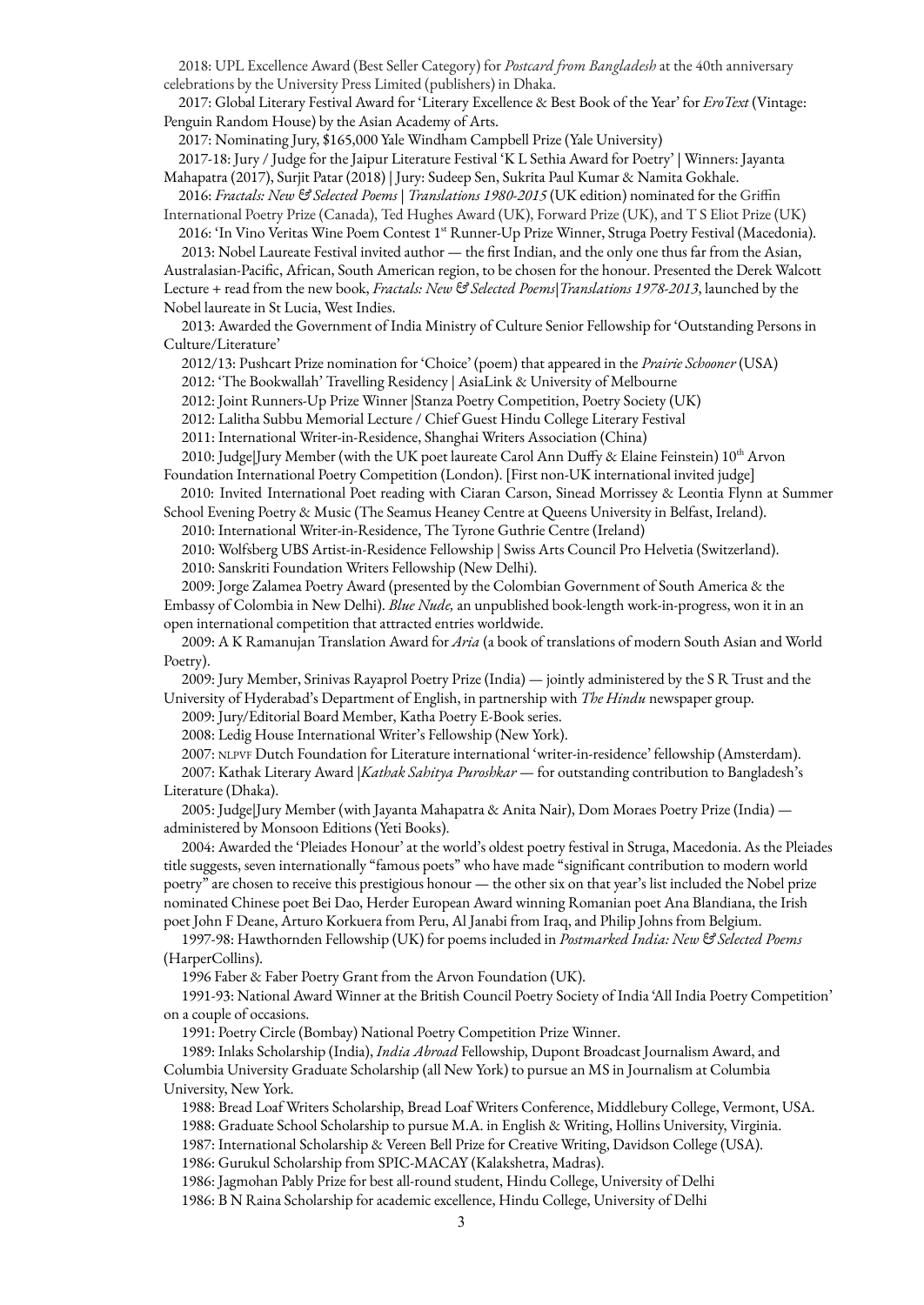# **III. SUDEEP SEN'<sup>S</sup> WORK AS PRESCRIBED TEXT/ OR USED IN UNIVERSITY COURSES**

Over 15 universities and colleges around the world have taught or currently teach my work at the undergraduate or graduate level literature and cultural studies courses. Additionally, several students pursuing their research degrees based on my work.

# **MEMBERSHIP OF ACADEMIC / RESEARCH / PROFESSIONAL ORGANISATIONS**

Member, India International Centre (New Delhi) Member, India Habitat Centre (New Delhi) Life Member, Poetry Society of India (New Delhi) Life Member, Poetry Society (London) Member, Poetry Book Society (London) Member, The Royal Society of Literature (London) Member, CLMP: Council of Literary Magazines and Presses (New York) Life Member, *The Paris Review* (New York)

# **PUBLICATIONS**

# **I. PRINT & BROADCAST MEDIA**

Sen's words have appeared in leading international and national newspapers, magazines, journals, and broadcast on radio and television. Some include: the *Times Literary Supplement, Newsweek, Guardian, Independent, Observer, Telegraph, Financial Times, Scotsman, Scotland on Sunday, Herald, Evening Standard, New Internationalist, de Volkskrant, De tweede ronde, London Magazine, Poetry Review, Agenda, Ambit, Wolf, Wasafiri, Edinburgh Review, Lines Review, Irish Pages, Literary Review, Harvard Review, World Literature Today, Times of India, Hindu, Hindustan Times, Indian Express, New Indian Express, Tribune, Telegraph, Asian Age, Deccan Chronicle, Statesman, Gentleman, India International Centre Quarterly, Little Magazine, Biblio, Indian Review of Books, New Quest, Outlook, India Today*, among others; and broadcast on BBC World (TV), BBC Radio, CNN-IBN, NDTV, PBS, WFUV, GLR, SABC, AIR, Doordarshan, Radio Tehran, Radio Jerusalem, and many others.

### **II. BOOKS|CHAPBOOKS BY SUDEEP SEN**

#### I.1 POETRY

 *The Whispering Anklets* by Sudeep Sen (with Aditi Mangaldas & Dinesh Khanna) *(forthcoming) Anthropocene: Climate Change, Contagion, Consolation* (Pippa Rann UK) 2021 Mera Sharir Meri Atma Ka Sautela Beta | My Body is the Stepson of my Soul: Selected Poems 1980-2020 introduction & translation into Hindi by Anamika (Vani Prakashan) *forthcoming Godhuli Lagna | Cow Dust Hour: Selected Poems* introduction by Neelam Mansingh & Surjit Patar | translation into Punjabi by Akshaya Kumar, Parminder Singh & Vandana Chawla (Autumn Art) *forthcoming Sudeep Sen Poems* introduction & translation into Malayalam by Syam Sudharkar (Payal Books) *Kaifi Azmi: New & Selected Translations* selected, edited & co-translated by Sudeep Sen (Bloomsbury) *Ausencias | Absences* [Spanish & Galician translations] Cervantes Institute *Lemn Plutitor | Driftwood* [bilingual English-Romanian edition] Biblioteca Judea, Timosoara, Romania *Grammatica | Grammar* [bilingual English-Italian edition] Genoa, Italy *Path to Inspiration* (with Setsuko Klossowska de Rola & Homa Arzhangi) Ahimsa Forum, Lyon, France *Incarnat | Incarnadine* Tartuga, Carnoules, France *Fractals: New & Selected Poems | Translations 1980-2015* UK: London Magazine Editions, USA: Wings, India: Gallerie *Fractals: New & Selected Poems|Translations 1978-2013* [limited edition] Gallerie *Mediterraneo* [Spanish & Galician translations] Cervantes Institute *Ladakh* Gallerie & Tyrone Guthrie Centre (Ireland) *Winter* Frances Kiernan Edtion (UK) *Aria* [*translations*] Yeti Books & Monsoon Editions (India) / 2010 Mulfran Press (UK) *Heat* Web del Sol (USA) *Rain* Gallerie & Mapin (India) / Grantha (USA) *Distracted Geography: An Archipelago of Intent* Wings Press (USA) / 2004 Peepal Tree (UK), Indialog (India) *Prayer Flag* [*CD / poetry & photography*] Wings Press (USA) / Peepal Tree (UK) *Monsoon* [re-issued in 2005 as *Rain*] Bengal Foundation (Dhaka) / Aark Arts (London)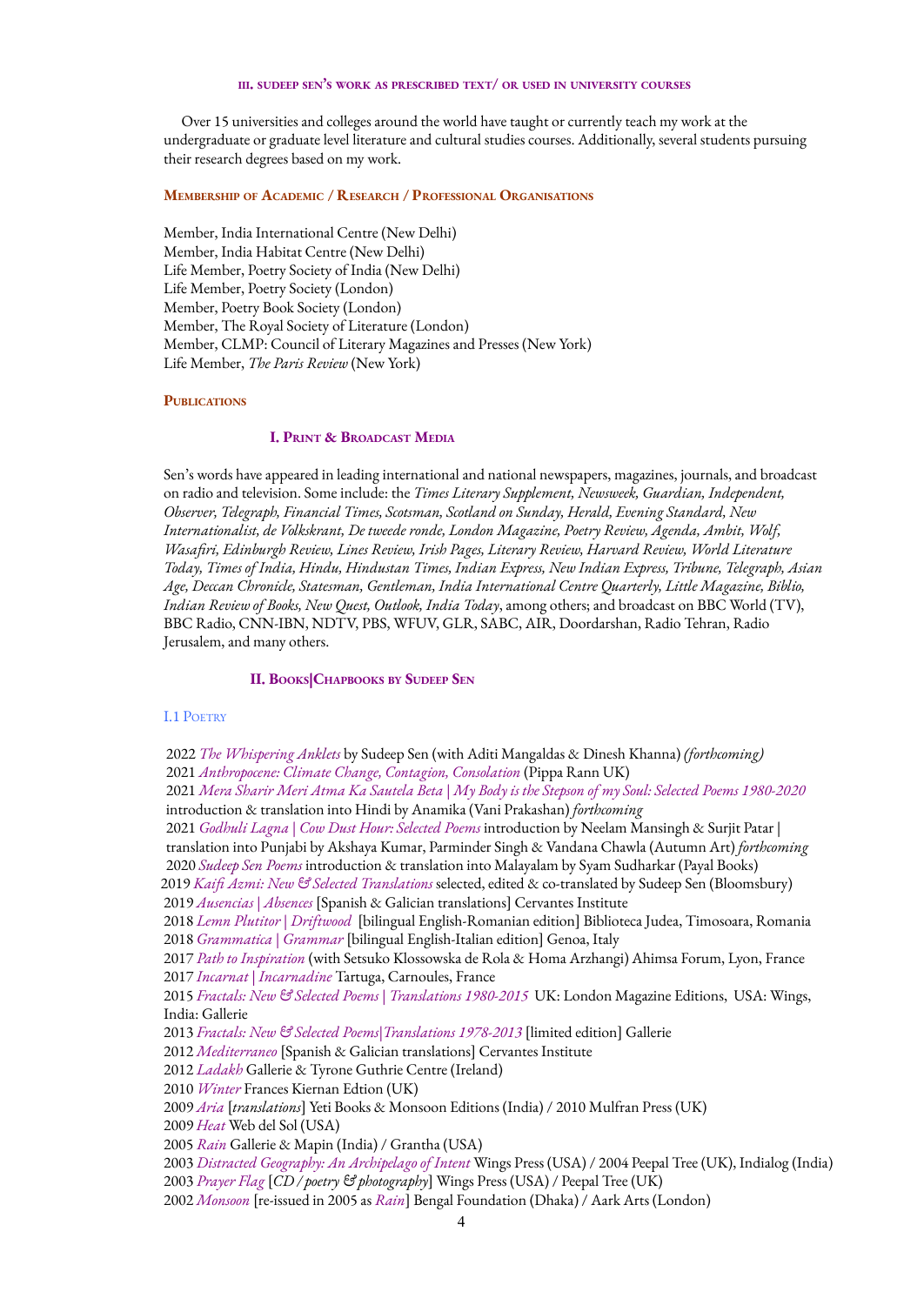*Perpetual Diary* Aark Arts, London *A Blank Letter* The High Commission of India (Dhaka) *Lines of Desire* University of South Carolina / Triad *Almanac* University of South Carolina / Triad *In Another Tongue* [*translations*] University of South Carolina / Triad *Retracing American Contours* University of South Carolina / Triad *Postmarked India: New & Selected Poems* HarperCollins *Dali's Twisted Hands* Peepal Tree Books, Leeds *Mount Vesuvius in Eight Frames* Peepal Tree Books, Leeds *South African Woodcut* Peepal Tree Books, Leeds *Parallel* [*CD /Audio Cassette*] The Scottish Poetry Library, Edinburgh *New York Times* The Many Press, London 1995 Rupa, (including *Kali in Ottava Rima*) *Kali in Ottava Rima* Paramount, London 1995 Rupa, (including *New York Times*) *The Lunar Visitations* White Swan Books (New York) 1991 Rupa (New Delhi) *The Man in the Hut* [limited hand-bound edition] Davidson, North Carolina (USA) *Leaning Against the Lamp-Post* / 1996 [reprinted] Triad & University of South Carolina (USA)

# I.2 PROSE

 *Small Tales from my Kitchen Table* (with Dinesh Khanna) *(forthcoming) Selected Criticism & Reviews* Vol 3 (Classix) *(forthcoming) Selected Essays & Non-Fiction* Vol 2 (Classix) *(forthcoming) Selected Interviews & Coversations* Vol 1(Classix) 200? *Tracing Lines: Selected Prose* (Essays & Criticism) *(work-in-progress) EroText* Vintage: Penguin Random House *Postcards from Bangladesh* (with Tanvir Fattah & Kelley Lynch), University Press Limited *BodyText* (Harrow: London, UK)

# I.3 TRANSLATOR

 *My Typerwriter is My Piano: Selected Poems* by Anamika | edited & co-translated by Sudeep Sen (Aark Arts) *Kaifi Azmi: New & Selected Translations* | selected, edited & co-translated by Sudeep Sen (Bloomsbury) 2011/2009 *Aria* Yeti Books & Monsoon Editions (India) & 2011 Mulfran Press (UK) | translated by Sudeep Sen *Love Poems* by Shamshur Rahman | edited & translated by Sudeep Sen London: Aark Arts *Spellbound & Other Poems* by Fazal Shahabuddin | edited & translated by Sudeep Sen London: Aark Arts *Love & Other Poems* by Aminur Rahman | edited & translated by Sudeep Sen London: Aark Arts *In Another Tongue* University of South Carolina / Triad | translated by Sudeep Sen

### I.4 EDITOR/CO-EDITOR

 *Contemporary English Poetry by Indians* (Pippa Rann UK)) *Modern English Poetry by Younger Indians* (Sahitya Akademi) *World English Poetry* (Dhaka: Bengal Foundation) *The Prairie Schooner Feast Anthology of Poetry by Indian Women* USA: University of Nebraska *The HarperCollins Book of English Poetry* (HarperCollins) *The Yellow Nib Modern English Poetry by Indians* (Belfast: Yellow Nib) Seamus Heaney Centre for Poetry, Queens University *Another English: Anglophone Poems from Aroundthe World* (USA: Tupelo Press & Poetry Foundation) India Editor: Sudeep Sen | Editors: Catherine Bennet & Tiphanie Yanique *Poetry Review Centrefold Portfolio of Indian Poetry* (UK: Poetry Review) *World Literature Today Writing from Modern India* (USA: University of Okhlahoma) *The Literary Review Indian Poetry* (USA: Farleigh Dickinson University) *Biblio South Asian English Poetry* [a portfolio] (New Delhi: Biblio) *-*present *Atlas: New Writing, Art & Image* London/New York/New Delhi: Aark Arts *Sestet: Six New Writers* Berlin: Free University & London: Aark Arts *Midnight's Grandchildren: Post-Independence English Poetry from India* (Macedonia: Struga Poetry Evenings) [*in Macedonian translation*] *Dash: Four New German Writers* (Berlin: Humboldt University & London: Aark Arts) *Shawkat Haider: A Day with Destiny* (Dhaka: Azeez) *Hayat Saif: Selected Poems* (Dhaka: Pathak Samabesh) *The British Council Book of Emerging English Poets from Bangladesh* (Dhaka: The British Council) 2001-4: *Six Seasons Review* (Dhaka: University Press Limited & London: Aark Arts) *Index for Censorship [Poems] Songs of Partition* [a portfolio] (London: Index for Censorship) *Lines Review Twelve Modern Young Indian Poets* (Edinburgh: Lines Review) *Wasafiri Contemporary Writing from India, South Asia & The Diaspora* (University of London)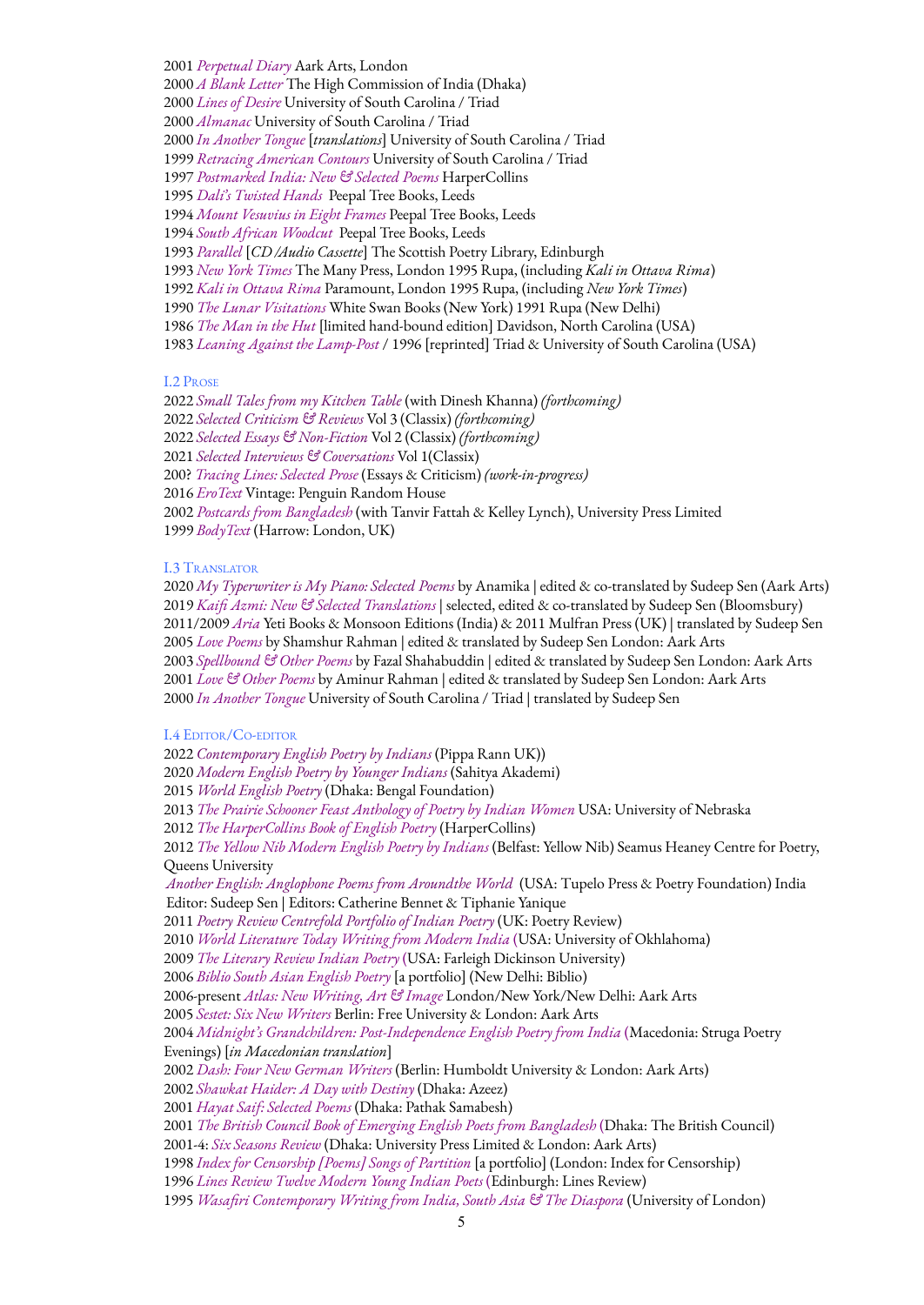I.5 SELECTED SEN'<sup>S</sup> POETRY IN TRANSLATION AS BOOKS/CHAPBOOKS/BROADSHEETS

2021 Mera Sharir Meri Atma Ka Sautela Beta | My Body is the Stepson of my Soul | Selected Poems 1980-2020 (Hindi) | trans Anamika (Vani Prakashan) *Godhuli Vera: Cowdust Hour | Sudeep Sen Selected Poems* (Punjabi) | foreword & afterword by Surjit Patar & Neelam Mansingh | trans Akshaya Kumar, Parminder Singh Aziz, Vandana Chawla Garg (Autumn Arts) *Sudeep Sen Kavithakal | Sudeep Sen Selected Poems* (Malayalam) | trans Syam Sudharkar (Payal Books) *Varsha | Rain by Sudeep Sen* (Hindi) | trans. Savita Singh (Rajkamal) *(forthcoming) Regen | Rain* (Dutch) | trans. Susan Ridder *(forthcoming) Sudeep Sen: Selected Poems* (Croatian) | trans. Miroslav Kirin (Fraktura) *(forthcoming) Ausencias | Absences* (Spanish) | trans. Herreo, Castano, Jaime, Aranda (Nicaragua) *Lemn Plutitor | Driftwood* (Romanian) | trans. Melissa Mugur (Biblioteca Judeteana Timis, Timosoara) *Incarnat | Incarnadine* [French / trans. Bernard Turle] (France: Tartuga) *Vaikus | Silence* (Estonian) | trans. Mathura M Lattik (Estonia: Allikaaarne) *100 Poems from Bangladesh* [English translations / eds. Dr Peter & Anette Horn] Edition Delta, Stuttgart, Germany *Mediterraneo* [Spanish|Galician / trans. M Dolores Herrero, Yolanda Castano & Raul Jaime] Cervantes Institute *Baniano: Figueira de Bangla|Banyan* [Galician / trans. Yolanda Castano] Concello da Coruna, Spain *Triztan's Timex* [Norwegian / trans. Birger Huse] *Cyclical* [Polish / trans. Malgorzata Wilk & Karolina Janus] *Geographies* [French / trans. Dominique Vitalyos & Dominique de Gasquet] *Lluvia|Rain* [Spanish / trans. M Dolores Herrero] 2005-present *Sudeep Sen ki Kavitaye* [Hindi / trans. Anamika / *work-in-progress*] *Alexander's Soil: Selected Poems* [Macedonian / trans. Zoran Anchevski] *La Sencilla Malta|The Single Malt* [Spanish / trans. Raul Jaime] *Barsha|Rain* [Bengali / trans. Aminur Rahman] *Prarthana Pataka* [Bengali / trans. Aminur Rahman] *Remembering Hiroshima Tonight* [German / trans. Andrea Vialli] *Ekti Khali Chithi* [Bengali / trans. Aminur Rahman] 200? *Ilhan Berk and other poems* [Turkish / trans. Nese Yasin] 200? *Remembering Hiroshima Tonight* [Greek / trans. Kariofilis Mitsakis] 200? *BodyText* [Hebrew / trans. Dan Daor] 200? *Lines of Desire* [Hebrew / trans. Amir Or] 200? *Lines of Desire* [Romanian / trans. Curtea d Arges Poetry Festival committee] 200? *Lines of Desire & Other Poems* [Korean / trans. Kim Ku Sul & Park Hae Won] 200? *Prayer Flag* [Hungarian / trans. Domokos Johanna] I.6 IMPORTANT ANTHOLOGIES & PUBLICATIONS FEATURING POETRY /PROSE OF SUDEEP SEN *A Pocketful of Wry: Indian Poets Also Laugh* (Penguin), eds. Arundhati Subramaniam & Jerry Pinto

*[forthcoming]*

 *Touched: An Anthology of Voices Writing on Creativity and Madness,* eds. Jhilmil Breckenridge & Sukrita Paul Kumar *[forthcoming]*

 *Singing in Bad Times: A Global Anthology of Poetry Under Lockdown* (Penguin Random House), eds. K Satchidanandan & Nishi Chawla

*The Yearbook of Indian Poetry in English* (Hawakal), eds Vinita Agrawal & Sukrita Paul Kumar

*Open Your Eyes: Climate Change Anthology* ed. Vinita Agrawal

*Corona Crisis: Writings from the Debris* (Heritage), ed. Vikram Chopra

*Covid 19 World Anthology of Poetry* (Kistrech, Kenya) ed. Christopher Okemwa

*What Where We Are Now* (Manchester Metropolitan University), ed. Carol Ann Duffy

*Modern English Poetry by Younger Indians* (Sahitya Akademi), ed. Sudeep Sen

*Indian Poetry for 365 Days: An English-Hindi Anthology* (HarperCollins), ed. & trans. Gulzar *[forthcoming]*

*Hibiscus: Poems that Heal and Empower* (Hawakaal), Eds. Sengupta, Pickering & Mazumdar

*Redemptive Musings: Indian Poetry Anthology* ed. Bina Singh

*Dhaka Anthology of World Poetry* (Dhaka: Adorn Books), eds. by Aminur Rahman & Bilkis Mansoor

*Name Me a Word: Indian Writers Reflect on Writing* (Yale), ed Meena Alexander

*Filigree: Contemporary Black British Poetry* (Leeds: Peepal Tree), ed. Nii Parkes

 *There's Something in the Air: 70 Life Stories from India & Italy* (Juggernaut), eds. by Lorenzo Angeloni & Maria Elletra Verone

*The Best Indian Poetry 2018 (*RLFPA Editions), ed. Linda Ashok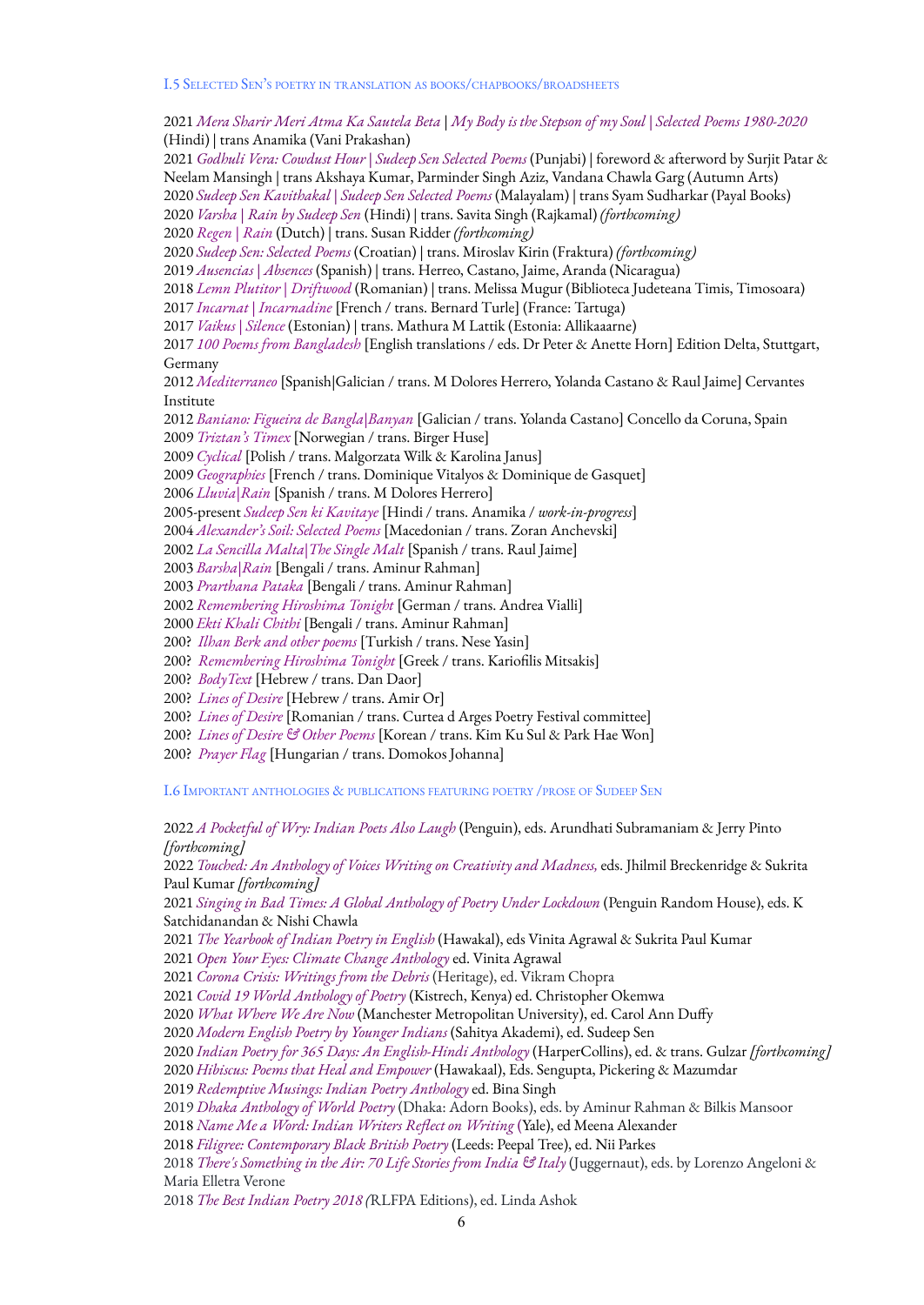*Dhaka Anthology of World Poetry* (Dhaka: Adorn Books), eds. by Aminur Rahman & Bilkis Mansoor *Poems in an Exhibition: An Ekphrasis Anthology* ed. Sylvia Vetta (Oxfordfolio)

*Rochford Street Review Anthology*, ed. Les Wicks (Australia)

 'Allepo' (poem), part of 'Migration' exhibit at the Pune Biennale, curator Bina Sarkar Ellias *The Poet's Quest for God* (London: Eyewear), eds. Todd Swift, Oliver Brennan, Kalley Davio & Cate Myddleton-Evans

 *Lotosi od neona i delirija*. (Croatia Rijeka: Studio TiM), eds. Lora Tomaš & Marijana Janjić *World English Poetry* (Dhaka: Bengal Foundation), ed. Sudeep Sen

*Becoming Poets: The Asian English Experience* (Bern: Peter Lang), ed. Agnes S L Lam

 *Jora Sanko: Select English Poems by Bengali Poets* (Poetry Society of India), eds. M Gandhi & K Sengupta *Another Country: An Anthology of Post-Independence Indian Poetry in English* (Sahitya Akademi), ed. Arundhati Subramanium

 *The Big Bridge Anthology of Contemporary Indian Poets* (Big Bridge, USA), ed. Menka Shivdasani *Indo-Australian Anthology of Contemporary Poetry* (Authorspress), eds. Rob Harle, Sunil & Sangeeta Sharma

 *Asian Poetry in English* (University of Hong Kong), ed. Agnes Lam *[forthcoming]* 20?? *Seven Indian English Poets in Hindi Translation*, ed. & trans. Savita Singh *[forthcoming]*

*The HarperCollins Book of English Poetry* (HarperCollins) ed. Sudeep Sen

 *The Yellow Nib Modern English Poetry by Indians* (Belfast: Queen's University) ed. Sudeep Sen *Ten Young Indian Poets in English* (Kathmandu/New Delhi: Nirala), ed. Jayanta Mahapatra

 *Initiate: An Oxford Anthology of New Writing* (Oxford: Blackwell) inro. Jon Stallworthy / eds. Clare Morgan & Rita Ricketts / ed. panel: Jane Draycott, Jonathan Evans, Frank Egerton

*World Literature Today Writing from Modern India* (University of Oklahoma) ed. Sudeep Sen

*The Book of Worst Meals* (USA: Serving House Books), eds. Walter Cummins & Thomas E Kennedy

*Red: Contemporary Black British Poetry* (Leeds: Peepal Tree), ed. Kwame Dawes

 *The Golden Boat: Anthology of Indian River Poems*, (New Delhi: India International Centre & Yoda Press), ed. K Satchidanandan

 *Indivisible: An Anthology of Contemporary South Asian American Poetry* (USA: University of Arkansas Press) eds. Neelanjana Banerjee, Summi Kaipa & Pireeni Sundaralingam

*Top 10 Contemporary World Poets* (Dhaka: Adorn Publication) ed. & trans. Aminur Rahman

*Borders* (Pune: Open Space | CCDS) ed. Priya Sarukkai Chabria

*Leela — An Erotic Play of Verse and Art* (Collins), ed. Alka Pande

*The Literary Review Indian Poetry* ed. Sudeep Sen (TLR/Fairleigh Dickinson University)

*Language for a New Century: Contemporary Poetry from the Middle East, Asia & Beyond* (New

York/London: W.W.Norton) eds. Tina Chang, Nathalie Handel & Ravi Shankar | Foreword by Carolyn Forche *Writing Across Borders* (writers.ink) ed. Niaz Zaman

*Of Rickshaws and Rickshawallahs* (University Press Ltd) ed. Niaz Zaman

*Here and Now: Contemporary Poetry of Delhi* (New Delhi: Delhi Poetree)

*New Writing 15* (London: Granta & British Council) eds. Bernardine Evaristo & Maggie Gee

*Findings on Ice* (Amsterdam & Baden: Lars Muller Publishers) eds. Astrid van Baalen & Hester Aardse

*I Indialand* (Torsby, Sweden: Heidruns Forlag) ed. Bengt Berg

*Best of Gallerie 1997-2007* (Mumbai: Gallerie) ed. Bina Sarkar Ellias

*50 Poets 50 Poems* (Pune: Open Space | CCDS) ed. Priya Sarukkai Chabria

*All Poetry is Protest* (Pune: Open Space | CCDS) ed. Priya Sarukkai Chabria

*Ninety-Nine Words* (Orissa: Panchabati Publications) ed. Manu Dash

*Indian Love Poems* (New York: Knopf / London: Everyman Library) ed. Meena Alexander

 *Confronting Love: Contemporary Indian Love Poems* (Penguin India) eds. Jerry Pinto & Arundhati Subramaniam

*Masala* (London: Macmillan) ed. Debjani Chatterjee

 *Midnight's Grandchildren: Contemporary English Poetry from India* ([in Macedonian] SPE, Macedonia) ed. S Sen

*Gods, Mongrels & Demons* (London: Bloomsbury) ed. Angus Calder

 *Home & Away: Diaspora Voices* (London: Index for Censorship) ed. Ursula Owen & Stephen Watts *From Briarwood to Barishal to Bangladesh* (London Arts UK) ed Sanchita Islam

*Poems & Sources* (USA: Fairleigh Dickinson University) ed Thomas Kennedy & Walter Cummins

 *Post Independence Voices in South Asian Writings* (Doaba, New Delhi) eds. Malashri Lal, Alamgir Hashmi & Victor Ramraj

*The Redbeck Anthology of South Asian Poetry* (Redbeck UK) ed. Debjani Chatterjee

*Edinburgh: An Intimate City* (Edinburgh Council Scotland) eds B Fraser & E Greig

 *Vilenica International Writers' Anthology* ([in Slovenian] Drustvo Slovenskih Pisateljev, Ljubljana) ed. Itzok Osojnik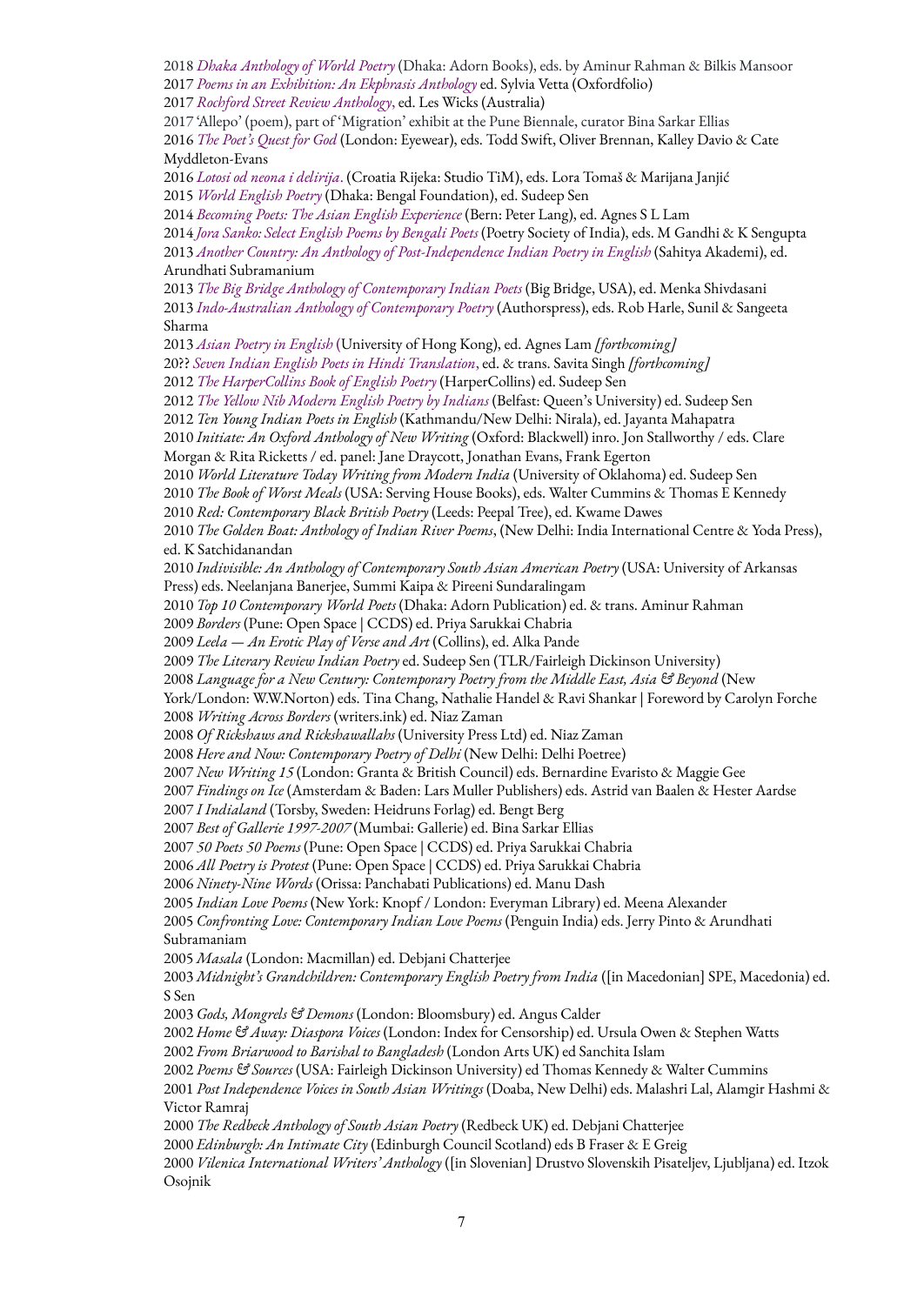2000 *Institutionalizing English Studies: The Post-Colonial/Post-Independence Challenge* (Toronto: Ariel) eds. Gauri Viswanathan & Victor Ramraj

1999 *Now Read On: Multicultural Reader* (Routledge London/New York) eds. John McRae & Edwin Vethamani

1999 *Chai* (Storey Books Vermont USA) ed. Diana Rosen

1998 *Agenda Anthology of Poems Essays Translations* (Agenda London) eds. Anita Money & William Cookson 1998 *Post-Colonial Discourse in South Asia* (Alif Cairo) ed. Ferial Ghazoul & Stephen Alter

 *Poeti Indiani Del Novecento* [di lingua inglese] ([in Italian] Supernova Venice) ed. Shaul Bassi *Songs [Poems] of Partition* (Index for Censorship, London) ed. Ursula Owen & Judith Hall Vidal *Ariel 50 th Anniversay of India & Pakistan's Independence* (Toronto) eds. Malashri Lal, Alamgir Hashmi & Victor Ramraj

1997 *India 1997 With Affection* (London Magazine UK) ed Alan Ross

1997 *Fifty Years of Independence: Poetry from the India Sub-Continent* (Acumen UK) ed. Patricia Oxley 1996 *Lines Review Twelve Modern Young Indian Poets* (Lines Review, Edinburgh) ed. Tessa Ransford / guest ed. S Sen

1996 *Vox: New Indian Fiction* (Sterling Bombay) ed. Jeet Thayil

1995 *Wasafiri Contemporary Writing from India, South Asia & The Diaspora* (Wasafiri/ QMW College, University of London) ed. Susheila Nasta / guest ed. Sudeep Sen

1995 *The English Review Contemporary Poets 12* (Oxford University/Philip Allan Publishers) eds. John Carey & Cicely Havely

[19??] *Work* (Katabasis London) ed. Dinah Livingstone

[19??] *Home* (Katabasis London) ed. Kathleen McPhilemy

1993 *An Anthology of New Indian English Poetry* (Rupa New Delhi) ed. Makarand Paranjape

1992 *Barnet Poetry Anthology* (Barnet Council London) eds. Dannie Abse, Katherine Gallaghar, Debjani Chatterjee

# I.7 IMPORTANT ANTHOLOGIES & PUBLICATIONS FEATURING POETRY TRANSLATIONS BY SUDEEP SEN

The translations that appear in the two books *Aria* and *In Another Tongue* were first featured in: *Agenda, Atlas, Best of Gallerie 1997-2007, Daily Star, Gallerie International, Modern Poetry in Translation, Molossus, New Internationalist, New Quest, Independent, Poetry International Web, Rotterdam PIW Chapbook, Shine Magazine, Six Seasons Review, SPE Editions,* and broadcast on BBC, AIR, among others. They also appeared as free-standing books, chapbooks, broadsheets, posters, postcards; or have been featured (or are forthcoming) in important anthologies:

2020 *Indian Poetry for 365 Days: An English-Hindi Anthology* (HarperCollins), ed. & trans. Gulzar *[forthcoming]* 2020 *My Typewriter is My Piano: Selected Poems* by Anamika (Aark Arts)

2010 *The Essential Tagore*, eds. Fakrul Alam and Radha Chakravarty (Santiniketan: Visva-Bharati & Cambridge: Harvard University Press);

2010 *Interior Decoration: Poems by Women from 10 Indian Languages*, eds. Ritu Menon, Vasanth Kannabiran, Ammu Joseph, and Volga (New Delhi: Women's World India & Women Unlimited);

2010 *Golden Boat: An Anthology of Indian River Poems*, ed. K Satchidanandan (New Delhi: India International Centre & Yoda Press);

2010 *Top 10 Contemporary World Poets* (Dhaka: Adorn Publication) ed. & trans. Aminur Rahman 2009 *Fire in the Soul: 100 Poems for Human Rights*, ed. Dinyar Godrej (Oxford: New Internationalist & London: Amnesty International);

2009 *Poetry International* festival chapbook by Mangalesh Dabral (Rotterdam: Poetry International);

*Banalata Sen* by Jibanananda Das (London: Aark Arts);

*Diptych* by Gulzar (London: Aark Arts);

*Love Poems* by Shamsur Rahman (London: Aark Arts);

*Spellbound & Other Poems* by Fazal Shahabuddin (London: Aark Arts);

*Love & Other Poems* by Aminur Rahman (London: Aark Arts);

*Selected Poems* by Zoran Anchevski (electronic edition by *Shine Magazine*);

*Strategy of Defeat: Selected Poems 1984-2000* by Zoran Anchevski (Skopje: Jugoreklam);

*Anthology of Macedonian P.E.N. Poets,* ed. Zoran Anchevski (Skopje: Macedonian P.E.N. Centre & *Blesok*);

*Parabolas and Capriccios: Selected Poems* by Petko Dabeski (Struga Poetry Evening Editions); *Poetry International Web* online

[http://india.poetryinternationalweb.org/piw\_cms/cms/cms\_module/index.php?obj\_id=14009];

# I.8 FILMS BY SUDEEP SEN

Directed and co-directed several short films and documentaries, some include: *Rhythm, White Shoe Story, Woman of a Thousand Fires, Babylon is Dying: Diary of Third Street* (which won a student Emmy Award nomination), *Flying Home* among others.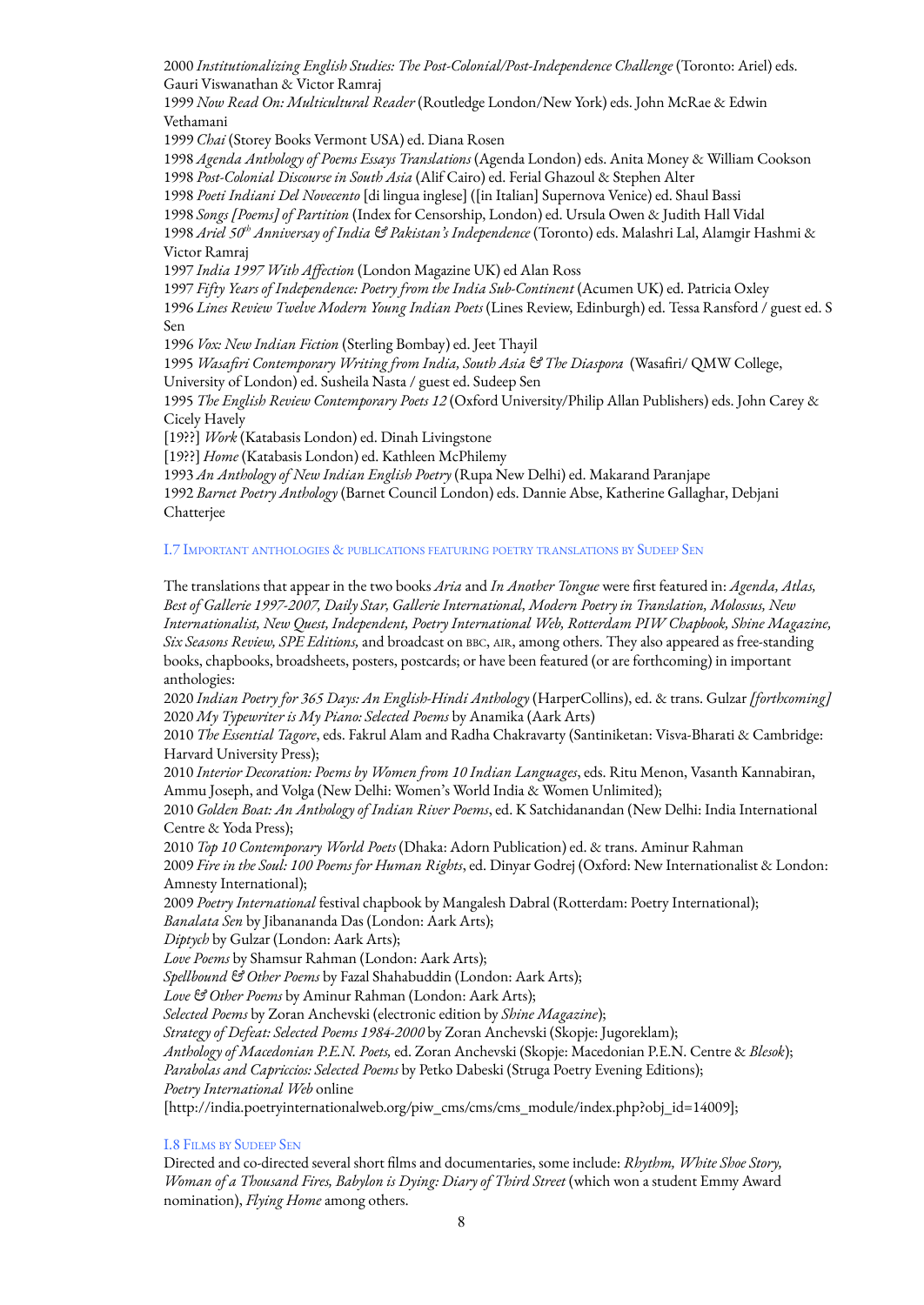# I.9 STAGE SHOW/THEATRE/RADIO PLAY/FILM BY SUDEEP SEN

*Mount Vesuvius in Eight Frames* ([RADIO PLAY] BBC Radio UK/ Poetry by Sudeep Sen / Produced by Salim Tahir / Music by David Sylvian / Cast: Martha Kapos, Stephen Watts & S Sen)

*Vesuvius* ([STAGE PLAY] Nehru Centre of the Indian High Commission, London / Poetry by Sudeep Sen / Produced by Border Crossing / Directed by Michael Walling / Cast: Anjali Jayadev & M Walling)

*BodyText* ([STAGE PLAY] Harrow Arts Council, UK / Written by by Sudeep Sen / Produced by Border Crossing / Directed by Michael Walling / Cast: Shreya Dave & M Walling)

*Flying Home* ([FILM] Produced by Border Crossing & Arts Council, UK/ Poetry by Sudeep Sen / Directed by Michael Walling / Photography by David Wheeler)

*Midnight's Grandchildren: Contemporary Indian Poetry in English* ([STAGE SHOW] Struga Poetry Evening (an international poetry festival), Macedonia / Directed by Sudeep Sen / Poetry read by Indian poets and Macedonian actors / Music by Macedonian ensemble)

*Texture Tone Topography: Poetry & Jazz* ([STAGE SHOW] India International Centre, New Delhi / Poetry by Sudeep Sen / Cast: Tom Alter, Rajeev Raja, Sudeep Sen)

*Rain* ([STAGE SHOW] National tour — (The British Council, Delhi), (*The Times of India* Kala Ghoda Arts Festival, Bombay), Darpana Arts Academy/Natarani, Ahmedabad), & others in Calcutta, Madras, Bangalore, Hyderabad, Pune / Written by Sudeep Sen / Cast: Tom Alter & Sudeep Sen + musicians)

*T3 & Woman* ([STAGE SHOW] The Attic, New Delhi / Poetry & Fiction by Sudeep Sen / Music by Srinibas, Dance by Moumita Ghosh, Dramatic Enactment by Averee Chaurey, Songs by Jayati Ghosh

*J3: Jibanananda Jazz Jugalbandi* ([STAGE SHOW] IAS Officers Club, Hyderabad / Poetry by Sudeep Sen & Hoshang Merchant / Music by Charminar Jazz Collective

*[Wo]man* ([STAGE SHOW] The India International Centre Experience: A Festival of the Arts (New Delhi) / Poetry & Fiction by Sudeep Sen / Vocals by Vidya Rao / Flute by Srinibas / Dance by Moumita Ghosh / Bengali reading by Averee Chaurey

*Rain* ([STAGE SHOW] The India International Centre Experience: A Festival of the Arts (New Delhi) / Poetry by Sudeep Sen / Dance by Vijayalakshmi / Music by Mac Quayle

*EroText RePlay* ([STAGE PLAY] adapted by David Zinder

# **III. WORKS/BOOKS ON SUDEEP SEN**

II.1 SELECTED BOOKS/MONOGRAPHS ON SUDEEP SEN

2020 *Sudeep Sen: The Writer, The Artist & His Practice* | ed. Rama Nair *(forthcoming)* 2020 *Sudeep Sen: Selected Essays, Criticism, Reviews & Interviews*, (Classix) Essays by William Radice, Jane Draycott, Jenny Lewis, Brinda Bose, Ratna Raman, Gautam Chakravarti et el. 1997 *Postmarked India: New & Selected Poems |* Critical Introduction by Kwame Dawes (HarperCollins) 1996 *Sudeep Sen: A Bio-Bibliographical Critical Sourcebook* by Kwame Dawes (University of South Carolina) *Sudeep Sen: A Monograph* by Philip Drury *(work-in-progress) Selected Essays & Reviews on Sudeep Sen* ed. Katarina Magdalena Dorn *(work-in-progress)*

*The Art of Sudeep Sen* ed. M Dolores Herrero *(work-in-progress)*

II.2 SOME IMPORTANT REFERENCE/CRITICAL BOOKS FEATURING SUDEEP SEN

2022 *Sudeep Sen: The Writer, The Artist & His Practice*, ed. Rama Nair *(forthcoming)* 2020 *Sudeep Sen: Interview, Reviews, Views* Volumes 1-3 (Classix) 2020 *Sudeep Sen* | PhD by Queen Sarkar

2019 *Name Me a Word: Indian Writers Reflect on Writing* (Yale), ed Meena Alexander

2014 *Becoming Poets: The Asian English Experience* (Peter Lang, Bern), ed. Agnes A L Lam

2013 *Contemporary British Literature: Post-1990s A Critical Study* (Prestige Books), eds. Rama Nair & Parimala Kulkarni

2012 *The English Language Poetry of the South Asians: A Critical Analysis* (McFarland & Co. USA) ed. Mitali Pati Wong

2010 *Contemporary Indian Poetry in English* (Sahitya Akademi: New Delhi) edited by Mohan Ramanan, Afeefa Banu & Pramod Nayar

2009 *Poetry, Politics and Culture: Essays on Indian Texts and Contexts* (Routledge: London/NewYork/New Delhi) by Akshaya Kumar

2009 *Representations of a Culture in Indian English Poetry* (Indian Institute of Advanced Studies) by Mita Biswas 2007 *Encyclopaedia of Indian Literature* (Anmol Publications) ed. Ravi Narayan

 *Cambridge Guide to Literature in English* (Cambridge University Press: Cambridge) ed. Dominic Head *Silent Tongues: Writings in Contemporary Indian Poetry* (Authors Press: New Delhi) by Rabindra K Swain *Routledge Encyclopaedia of South East Asian Literatures* (Routledge: London/New York) eds. Benson & Connolly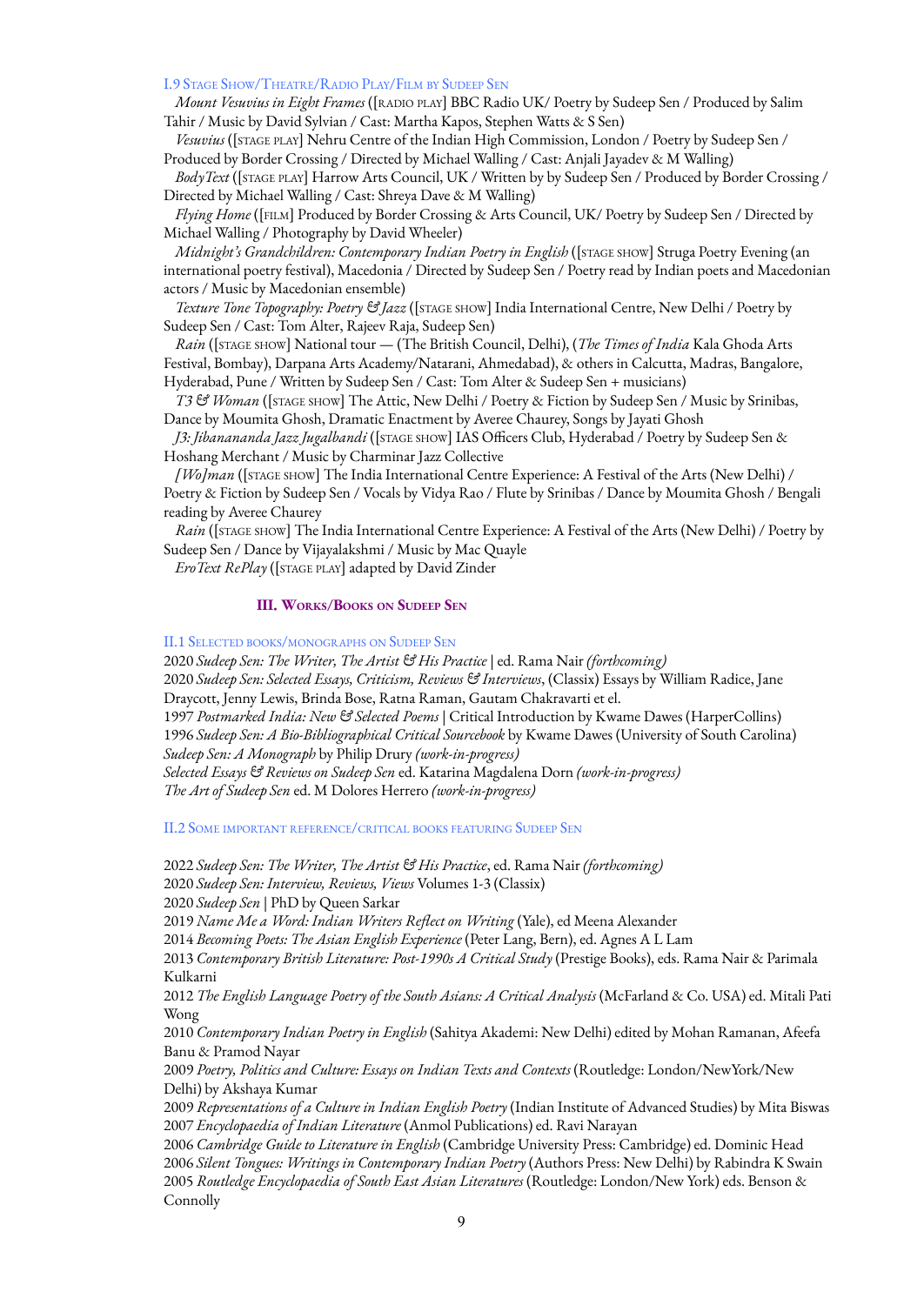*Alexandria: Real and Imagined* (London: Ashgate) eds. Anthony Hirst & M S Silk *The Oxford English Literary History* [Vol 13, 1948-2000] (Oxford University Press: Oxford) ed. Bruce King *Writing Across Worlds: Contemporary Writers Talk* (Routledge: London/New York) ed. Susheila Nasta *Post-Colonial Studies: The Essential Glossary* (Arnold: London) ed. John Thieme *Routledge Companion to Black British Culture* (Routledge: London/New York) ed. Allison Donnell *Pears Cyclopaedia* (Penguin: London/New York) ed Chris Cook *Trends and Techniques in Contemporary Indian English Poetry* (Prestige: New Delhi) ed. Rama Nair *Indian English Literature 1980-2000* (Pencraft International: New Delhi) eds. M K Naik & Shyamala A Narayan *Modern Indian Poetry in English: Critical Studies* (Creative Books) eds. Nila Shah & Pramod K Nayyar *Commonwealth & Post-Colonial Literatures* (British Council: London) ed. John Thieme *Student's Britannica India* (Britannica) eds. Dale Hoiberg & Indu Ramchandani *Now Read On: Multicultural Reader* (Routledge, London/New York) eds. John McRae & Edwin Vethamani *Who's Who of Indian Writers* (Sahitya Akademi: New Delhi) ed. K C Dutt *Journal of Contemporary History* (Sage) by Shyamala Narayan

### II.3 INDIVIDUAL REVIEWS/ESSAYS/INTERVIEWS

See entries and listings in *Sudeep Sen: A Bio-Bibliographical Critical Sourcebook* by Kwame Dawes (Sumter: University of South Carolina)

### **SHORT BIOGRAPHY**

SUDEEP SEN [www.sudeepsen.net] is widely recognised as a major new generation voice in world literature and one of "the finest younger English-language poets in the international literary scene. A distinct voice: carefully modulated and skilled, well measured and crafted" (*BBC Radio*). He is fascinated not just by language but the possibilities of language" (*Scotland on Sunday*). He read English Literature for an honours degree at the University of Delhi & as an Inlaks Scholar received an MS from the Journalism School at Columbia University (New York). His awards, fellowships & residencies include: Hawthornden Fellowship (UK), Pushcart Prize nomination (USA), BreadLoaf (USA), Pleiades (Macedonia), NLPVF Dutch Foundation for Literature (Amsterdam), Ledig House (New York), Wolfsberg UBS Pro Helvetia (Switzerland), Sanskriti (New Delhi), and Tyrone Guthrie Centre (Ireland). He was international writer-in-residence at the Scottish Poetry Library (Edinburgh) & visiting scholar at Harvard University. Sen's dozen books include: *Postmarked India: New & Selected Poems* (HarperCollins), *Distracted Geographies*, *Rain, Aria* (A K Ramanujan Translation Award)*, Letters of Glass,* and *Blue Nude: Poems & Translations 1979-2014* (Jorge Zalamea International Poetry Award) is forthcoming. He has also edited several important anthologies, including: *The HarperCollins Book of English Poetry, The Literary Review Indian Poetry, World Literature Today Writing from Modern India, Midnight's Grandchildren: Post-Independence English Poetry from India,* and others*.* His poems, translated into over twenty-five languages, have featured in international anthologies by Penguin, HarperCollins, Bloomsbury, Routledge, Norton, Knopf, Everyman, Random House, Macmillan, and Granta. His poetry and literary prose have appeared in the *Times Literary Supplement, Newsweek, Guardian, Observer, Independent, Financial Times, London Magazine, Literary Review, Harvard Review, Telegraph, Hindu, Outlook, India Today,* and broadcast on BBC, CNN-IBN, NDTV & AIR. Sen's recent work appears in *New Writing 15* (Granta) and *Language for a New Century* (Norton). He is the editorial director of AARK ARTS and editor of *Atlas* [www.atlasaarkarts.net]. His new book is called *Fractals: New & Selected Poems|Translations 1978-2013*. He is the first Asian to be honoured with an invitation to deliver the Derek Walcott Lecture and read his poetry at the Nobel Laureate Festival in St Lucia in January, 2013. The same year, he was awarded the Government of India Ministry of Culture Senior Fellowship for 'Outstanding Persons in Culture/Literature'

# **SELECTED COMMENTS/REVIEWS OF SUDEEP SEN'<sup>S</sup> BOOKS**

*Fractals* gathers more than three decades of poetry from one of India's most technically gifted poets working in English. Sen's poetic scope and knowledge of form and metre will dazzle poetry lovers while drawing in more casual admirers with his sophistication of language and range of topics. *Fractals* is an important retrospective collection from a poet even now just reaching the height of his powers. — *World Literature Today* (USA)

'I read *Rain* with considerable admiration and pleasure. It is a word-perfect collection and its subject matter is both the measure of the rain and the spoken line'. —AMIT CHAUDHURI in *The Statesman* 'Best Book of the Year'

'Sudeep Sen's poems are a present which bring — like all true poetry — so much companionship'. —JOHN BERGER, Booker Prize Winner and author of *The Ways of Seeing* (Penguin/BBC)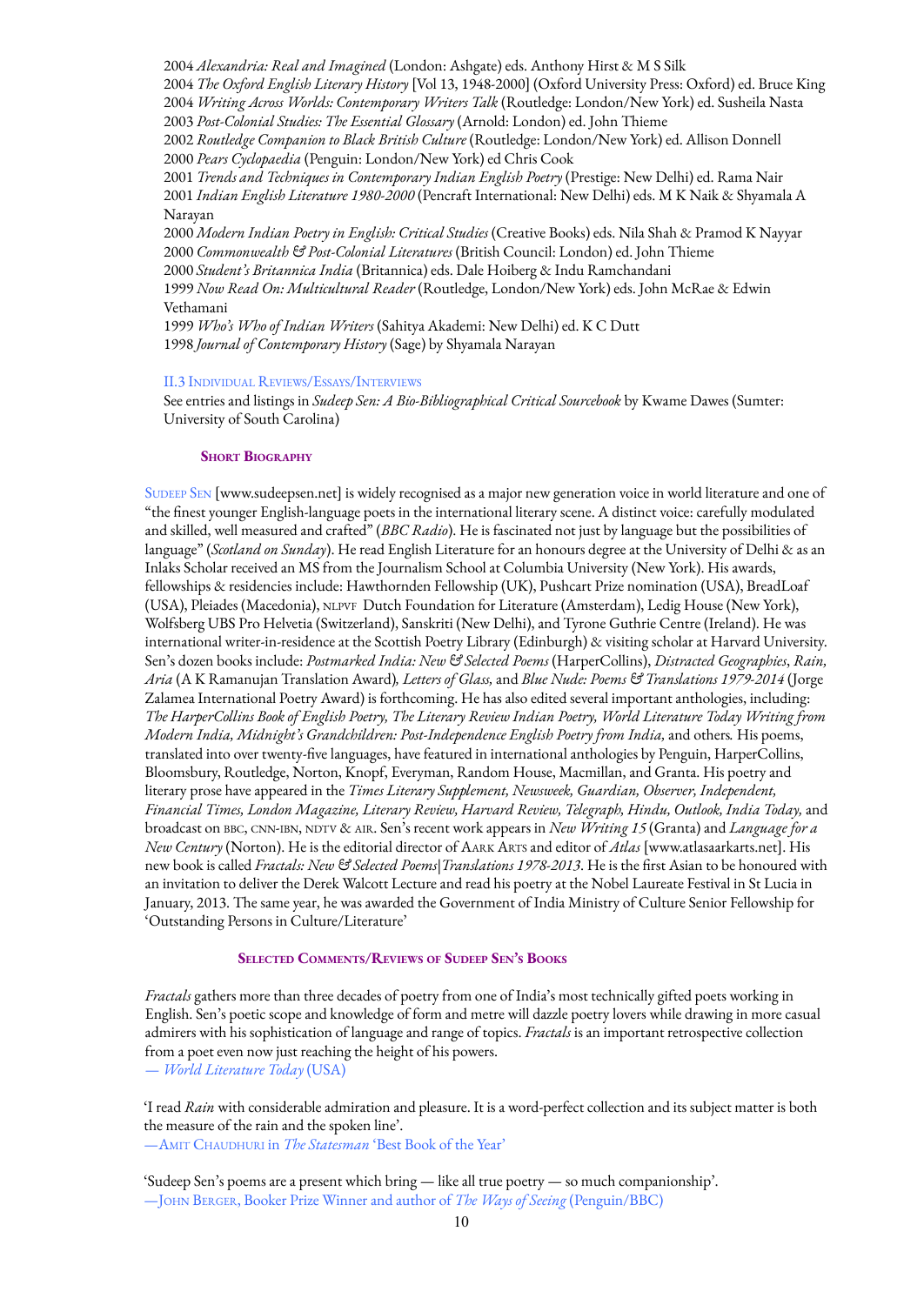'A wonderful poet'. — YEHUDA AMICHAI, *Selected Poems* (Faber & Faber)

'A highly sophisticated poet'. — KAIFI AZMI, author of *Selected Poems* (Viking Penguin)

'A gifted poet .... I think everyone who works in Indian literature in English should thank him for all he has done'. — DOM MORAES in *Sunday Midday*

*Prayer Flag* is an unique object of art that reveals two intrinsically linked artistic sides of Sen's work and talent: words and images. Perfection of musicality, tone and cadence is tuned to produce the finest resonance… a gift to treasure from a master artist. — TOM ALTER in *Biblio*

'A rich, fluent, cosmopolitan voice'. — PETER BRADSHAW in London *Evening Standard*

'Sen has emerged as a leading poet of the English language — has a painter's eye when depicting a scene [commands] superb skill'. — KHUSHWANT SINGH in Sunday *Observer*

'A poet of technical facility … has produced a large body of work'. — BRUCE KING in *The Oxford English Literary History* (OUP)

'Sen [has] extended the range of Indian verse in English to encompass a variety of alternative views of language, history and culture'. — CHRIS COOK ed., *Pears Cyclopaedia* (Penguin)

'Sen is an eclectic poet whose understated work eschews fashionable trends, while exhibiting considerable technical virtuosity and versatility'.

— JOHN THIEME in *Cambridge Guide to Literature in English* (Cambridge University Press)

'Sen is amongst the finest younger English-language poets in the international literary scene. A distinct voice: carefully modulated and skilled, well measured and crafted'. — GREGOR ROBERTSON on *BBC Radio*

'I've enjoyed reading *Distracted Geographies —* the spare language gives importance and adds significance to each word. In fact, the words ripple in the surrounding silence, like stones dropped into a still pond. The poem moves forward in a restrained, contemplative manner (a relief from much contemporary histrionics), and draws the reader into its emotional landscape. I especially enjoyed the images and references drawn from the world of science — as Calvino said: the literature of the third millennium must engage with science if it is to remain relevant and vital'. — TOM PETSINIS, author of *The French Mathematician* (Penguin)

'From a wet Scottish morning to the lonely moment of self-discovery in a Gothic atmosphere symbolizing stillness, *Distracted Geographies: An Archipelago of Intent* captures all with the piercing precision of language, tonal lyricism, and unique scientific patterning of the book's architecture. Visionary, sensual and transcendental — we have to thank Sudeep Sen for a truly remarkable book — a *tour de force*'. *— The Independent*

# **SELECTED COMMENTS/REVIEWS ON SUDEEP SEN'<sup>S</sup> TRANSLATIONS IN** *ARIA*

'In this artfully put together anthology, Sen translates from many languages. Sen's own translation of Jibanananda Das's *Banalata Sen* is luminous enough to carry the entire book.' — ARSHIA SATTAR in *Outlook* 'The Best Books of the Year 2009'

'Sudeep Sen's marvellous poetic career makes him the outstanding literary representative of his generation. The rich range and resonance of his work covers his poems, translations, editing, anthologizing, and discursive prose. An unerring poetic intelligence works here.' — DILIP CHITRE, *Tukaram: Says Tuka* (Penguin)

'These elegant and precise translations from various languages are like tying up a bunch of subtle fragrances. Common concerns of humanity are expressed differently by each poet so one doesn't feel a stranger among strangers.' — GULZAR, *Selected Poems* (Viking Penguin)

'Translation is a supremely hard task and often a thankless one. Sudeep Sen, a distinguished poet in his own right, accomplishes this task magnificently, translating as only a poet can, for to translate poetry, it should go without saying, one must be a poet of distinction.'

— DANIEL WEISSBORT, founder-editor with TED HUGHES, *Modern Poetry in Translation*